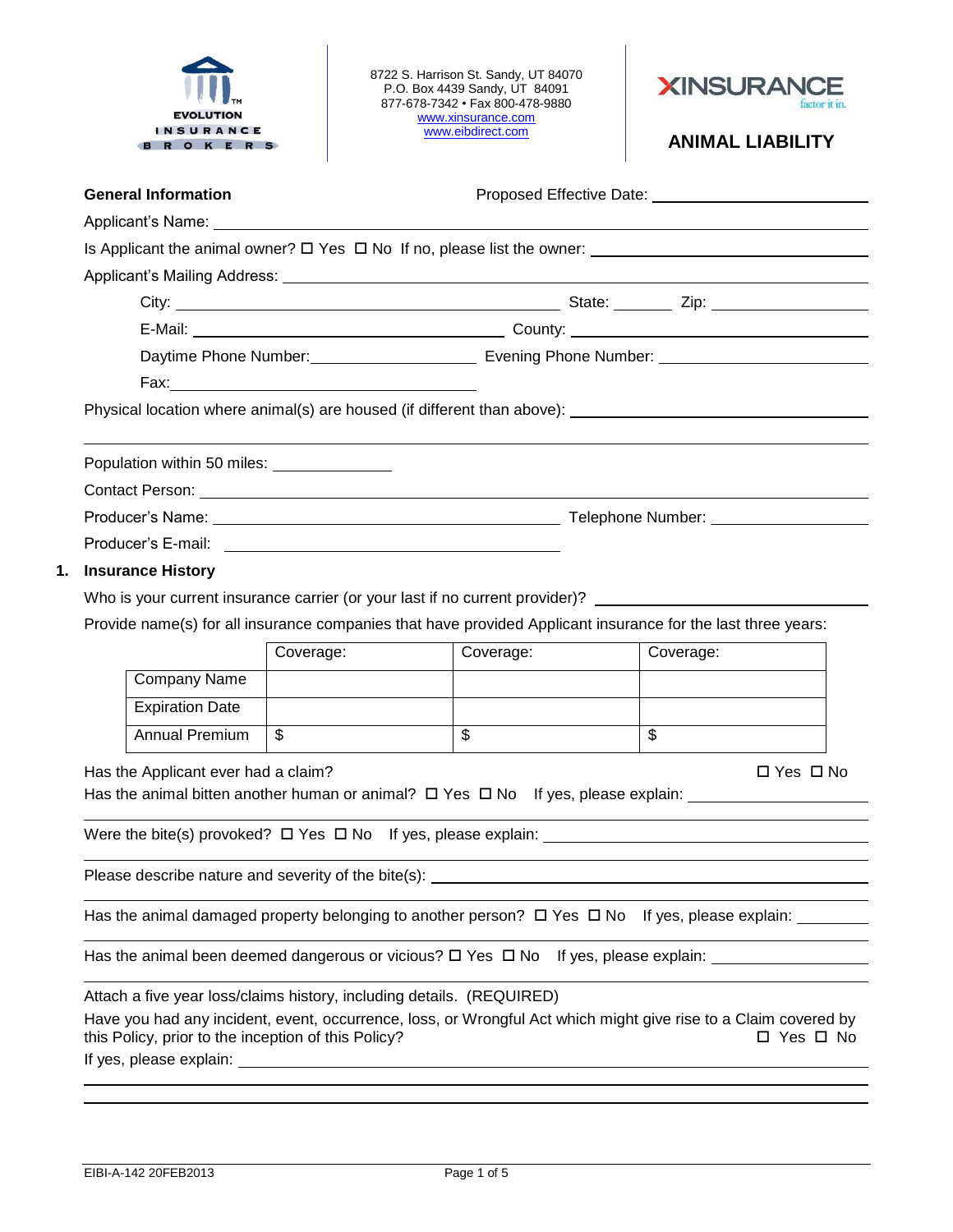Has the Applicant or anyone on the Applicant's behalf, attempted to place this risk in standard markets?

□ Yes □ No

If the standard markets are declining placement, please explain why:

## **2. Desired Insurance**

## **Note: No coverage can be quoted for commercial operations.**

## **Limit of Liability (with per person sub-limit):**

- \$25,000 per person / \$50,000 per accident / \$100,000 aggregate
- \$50,000 per person / \$100,000 per accident / \$200,000 aggregate
- \$100,000 per person / \$200,000 per accident / \$400,000 aggregate
- \$150,000 per person / \$200,000 per accident / \$500,000 aggregate
- □ Other:

# **Limit of Liability (with no per person sub-limit):**

- □ \$50,000 per accident / \$100,000 aggregate
- □ \$100,000 per accident / \$200,000 aggregate
- \$250,000 per accident / \$500,000 aggregate

## **Self Insured Retention (SIR):** □ \$1,000 (Minimum) □ \$1,500 □ \$2,500 □ \$5,000 □ \$10,000

Note: Higher SIRs will generally reduce the premium charged, but SIRs of \$2,500 or greater must be accompanied by proof of the Applicant's ability to pay that SIR amount (i.e. last year's tax return forms).

### **3. Pet Information**

1. Is your pet used for a purpose other than personal?  $\Box$  Yes  $\Box$  Yes  $\Box$  No

If yes, please explain:

- 2. Please list the animal's veterinarian's name and contact information:
- 3. Does the animal have all required vaccinations?  $\Box$  Yes  $\Box$  No If no, please explain:  $\Box$
- 4. Does the animal have all recommended vaccinations?  $\Box$  Yes  $\Box$  No If no, please explain:
- 5. Has the animal been trained by a professional?  $\Box$  Yes  $\Box$  No
	- a. If yes, please describe the training:

b. What was the purpose of the training?

- c. Please list the trainer's name and phone number:
- d. Has the animal been trained to attack on command?  $\Box$  Yes  $\Box$  No If yes, please explain: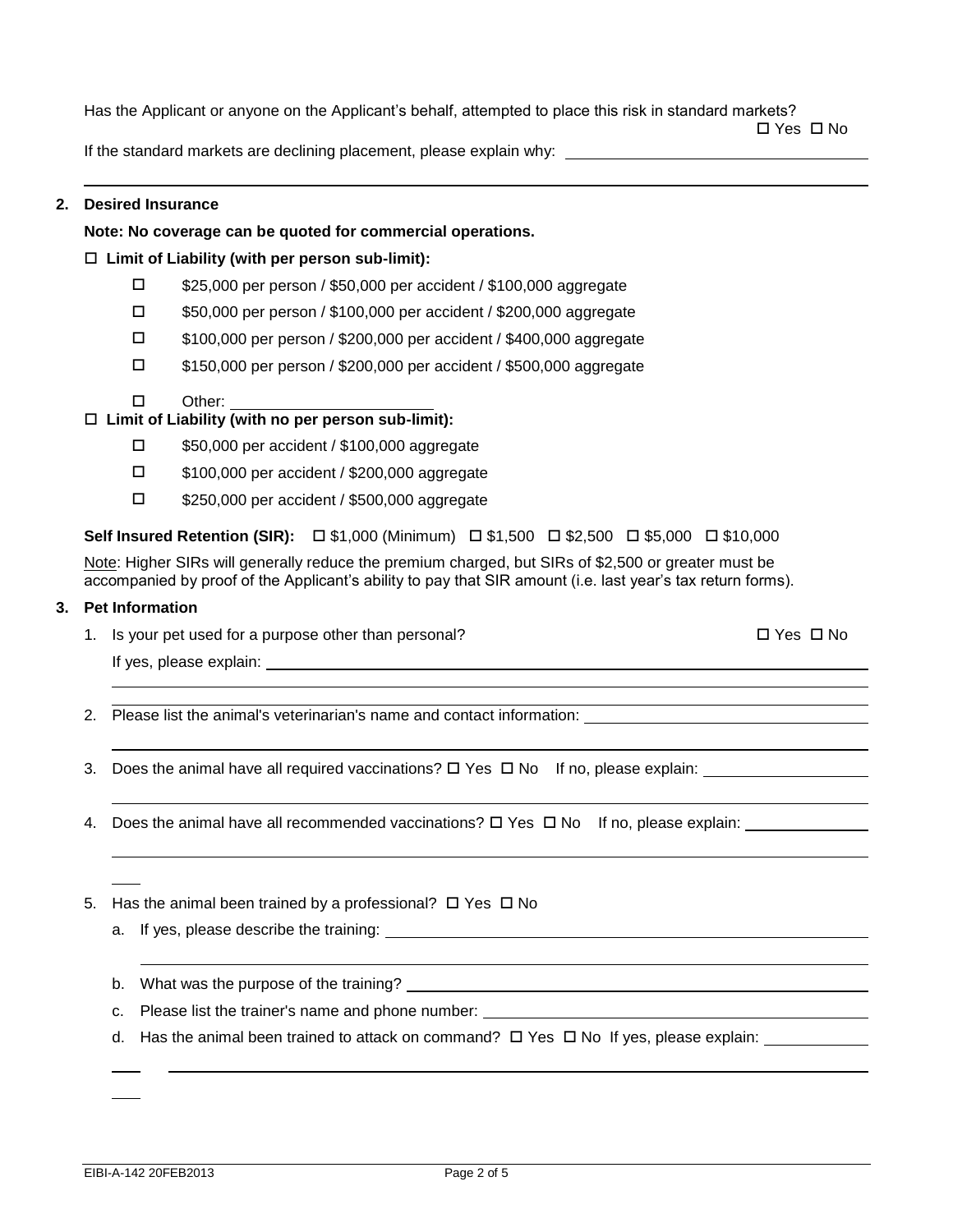| 6. |                                                                                                                                                                                                                                      |                      |  |  |  |  |
|----|--------------------------------------------------------------------------------------------------------------------------------------------------------------------------------------------------------------------------------------|----------------------|--|--|--|--|
|    |                                                                                                                                                                                                                                      |                      |  |  |  |  |
|    |                                                                                                                                                                                                                                      |                      |  |  |  |  |
| 7. | Do you own or rent your home? $\square$ Own $\square$ Rent<br>Your home is: $\Box$ apartment $\Box$ duplex, or other multi-family structure $\Box$ condo or townhouse $\Box$ house<br>а.                                             |                      |  |  |  |  |
|    |                                                                                                                                                                                                                                      |                      |  |  |  |  |
|    | b. If you have a private yard, is your yard fenced or walled in? $\square$ N/A $\square$ Yes $\square$ No                                                                                                                            |                      |  |  |  |  |
|    | If yes:                                                                                                                                                                                                                              |                      |  |  |  |  |
|    | i.                                                                                                                                                                                                                                   |                      |  |  |  |  |
|    | Type of fence/wall:                                                                                                                                                                                                                  |                      |  |  |  |  |
|    | $\Box$ Wood fence with separated slats (e.g. picket fence)                                                                                                                                                                           |                      |  |  |  |  |
|    | □ Wood slats with no space between slats                                                                                                                                                                                             |                      |  |  |  |  |
|    | $\Box$ Chain link fence                                                                                                                                                                                                              |                      |  |  |  |  |
|    | □ Brick or cement wall                                                                                                                                                                                                               |                      |  |  |  |  |
|    |                                                                                                                                                                                                                                      |                      |  |  |  |  |
|    | Does fence completely enclose the yard?<br>iii.                                                                                                                                                                                      | $\Box$ Yes $\Box$ No |  |  |  |  |
|    | If no, describe: <u>the contract of the contract of the contract of the contract of the contract of the contract of the contract of the contract of the contract of the contract of the contract of the contract of the contract</u> |                      |  |  |  |  |
|    | Is the bottom of the fence buried 12 or more inches underground?<br>İV.                                                                                                                                                              | $\Box$ Yes $\Box$ No |  |  |  |  |
|    | Is/are the animal(s) allowed in the yard unattended?<br>v.                                                                                                                                                                           | $\Box$ Yes $\Box$ No |  |  |  |  |
| 8. | Do you have signs posted warning passerby about the animal?                                                                                                                                                                          | $\Box$ Yes $\Box$    |  |  |  |  |
|    | No                                                                                                                                                                                                                                   |                      |  |  |  |  |
|    | If yes, list number of signs and text on each sign, and explain why signs are posted:                                                                                                                                                |                      |  |  |  |  |
|    |                                                                                                                                                                                                                                      |                      |  |  |  |  |
|    | 9. What is the nearest public facility (e.g. church, school, public park)? How far away is the facility?                                                                                                                             |                      |  |  |  |  |
|    |                                                                                                                                                                                                                                      |                      |  |  |  |  |
|    | 10. Do you have a kennel or secured area for the animal?                                                                                                                                                                             | □ Yes □ No           |  |  |  |  |
|    | If yes,                                                                                                                                                                                                                              |                      |  |  |  |  |
|    | a. When is the kennel or area used?                                                                                                                                                                                                  |                      |  |  |  |  |
|    |                                                                                                                                                                                                                                      |                      |  |  |  |  |
|    | b. If a animal kennel, does the kennel have a top?                                                                                                                                                                                   | $\Box$ Yes $\Box$ No |  |  |  |  |
|    |                                                                                                                                                                                                                                      |                      |  |  |  |  |
|    |                                                                                                                                                                                                                                      |                      |  |  |  |  |
|    | 12. Do you use a shock collar or other similar electronic restraints for any animal?                                                                                                                                                 | $\Box$ Yes $\Box$ No |  |  |  |  |
|    |                                                                                                                                                                                                                                      |                      |  |  |  |  |
|    |                                                                                                                                                                                                                                      |                      |  |  |  |  |
|    | 13. Are there children in the home?                                                                                                                                                                                                  | $\Box$ Yes $\Box$ No |  |  |  |  |
|    | a. If yes, list number of children and children's ages: ________________________                                                                                                                                                     |                      |  |  |  |  |
|    | 14. Do you conduct business from your home?                                                                                                                                                                                          | $\Box$ Yes $\Box$ No |  |  |  |  |
|    | If yes:                                                                                                                                                                                                                              |                      |  |  |  |  |
|    | a. Type of business:                                                                                                                                                                                                                 |                      |  |  |  |  |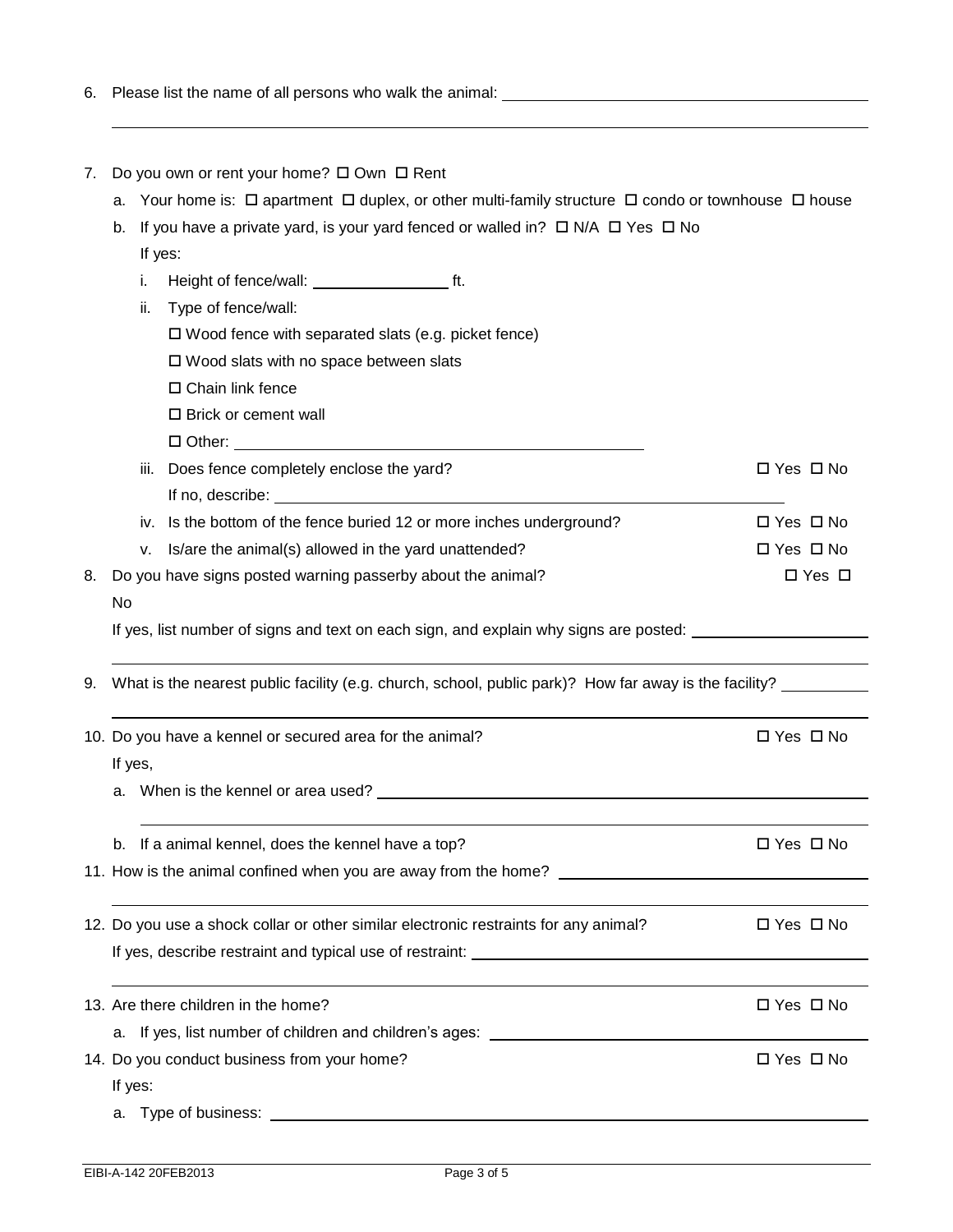| Do customers, business partners, sales people or other similar business visitors come to your home?<br>b. |                                                                                                                 |                      |  |  |  |
|-----------------------------------------------------------------------------------------------------------|-----------------------------------------------------------------------------------------------------------------|----------------------|--|--|--|
|                                                                                                           |                                                                                                                 | $\Box$ Yes $\Box$ No |  |  |  |
|                                                                                                           | c. If yes, is/are the animal(s) restrained or confined during business hours?                                   | $\Box$ Yes $\Box$ No |  |  |  |
|                                                                                                           |                                                                                                                 |                      |  |  |  |
|                                                                                                           | 15. Are animals required to be registered in your area?                                                         | $\Box$ Yes $\Box$ No |  |  |  |
|                                                                                                           | a. If yes, by what authority (check all that apply)? □ City □ County □ State                                    |                      |  |  |  |
|                                                                                                           |                                                                                                                 |                      |  |  |  |
|                                                                                                           | b. Attach a copy of all licenses held by any animal in your house.                                              |                      |  |  |  |
|                                                                                                           | 16. What is the maximum number of animals allowed by law in a household in your state?                          |                      |  |  |  |
|                                                                                                           | 17. Is coverage required by any municipality, contract or ordinance?                                            | $\Box$ Yes $\Box$ No |  |  |  |
|                                                                                                           | Is off-premises liability coverage required?                                                                    | $\Box$ Yes $\Box$ No |  |  |  |
|                                                                                                           | 18. Any travel plans which will include any animal in the next twelve months?                                   | $\Box$ Yes $\Box$ No |  |  |  |
| If yes:                                                                                                   |                                                                                                                 |                      |  |  |  |
|                                                                                                           |                                                                                                                 |                      |  |  |  |
|                                                                                                           |                                                                                                                 |                      |  |  |  |
|                                                                                                           |                                                                                                                 |                      |  |  |  |
| C.                                                                                                        | If you have travel plans, but the animal will not travel with you, describe care arrangements:                  |                      |  |  |  |
|                                                                                                           |                                                                                                                 |                      |  |  |  |
|                                                                                                           | 19. Have any of the animals to be insured shown any aggressive behavior, or have been involved in any incidents |                      |  |  |  |
|                                                                                                           | with the public?                                                                                                | $\Box$ Yes $\Box$ No |  |  |  |
|                                                                                                           |                                                                                                                 |                      |  |  |  |

- If yes, explain:
- 20. Complete the following table for each animal at this physical location. Indicate whether the animal is to be considered as part of this quote for insurance in "To Be Insured?"

| <b>ANIMAL'S NAME</b>                     |                      |                      |            |                      |                      |
|------------------------------------------|----------------------|----------------------|------------|----------------------|----------------------|
| <b>BREED</b>                             |                      |                      |            |                      |                      |
| <b>SPAY OR</b><br><b>NEUTERED</b>        |                      |                      |            |                      |                      |
| <b>GENDER</b>                            |                      |                      |            |                      |                      |
| <b>AGE</b>                               |                      |                      |            |                      |                      |
| <b>COLOR</b>                             |                      |                      |            |                      |                      |
| <b>WEIGHT</b>                            |                      |                      |            |                      |                      |
| <b>HEIGHT</b>                            |                      |                      |            |                      |                      |
| <b>MARKS</b>                             |                      |                      |            |                      |                      |
| <b>YEARS OWNED</b>                       |                      |                      |            |                      |                      |
| <b>REGISTRATION</b><br><b>TAG NUMBER</b> |                      |                      |            |                      |                      |
| <b>MICROCHIP</b>                         | □ Yes □ No           | $\Box$ Yes $\Box$ No | □ Yes □ No | $\Box$ Yes $\Box$ No | $\Box$ Yes $\Box$ No |
| <b>RABIES VACC.?</b>                     | $\Box$ Yes $\Box$ No | $\Box$ Yes $\Box$ No | □ Yes □ No | $\Box$ Yes $\Box$ No | $\Box$ Yes $\Box$ No |